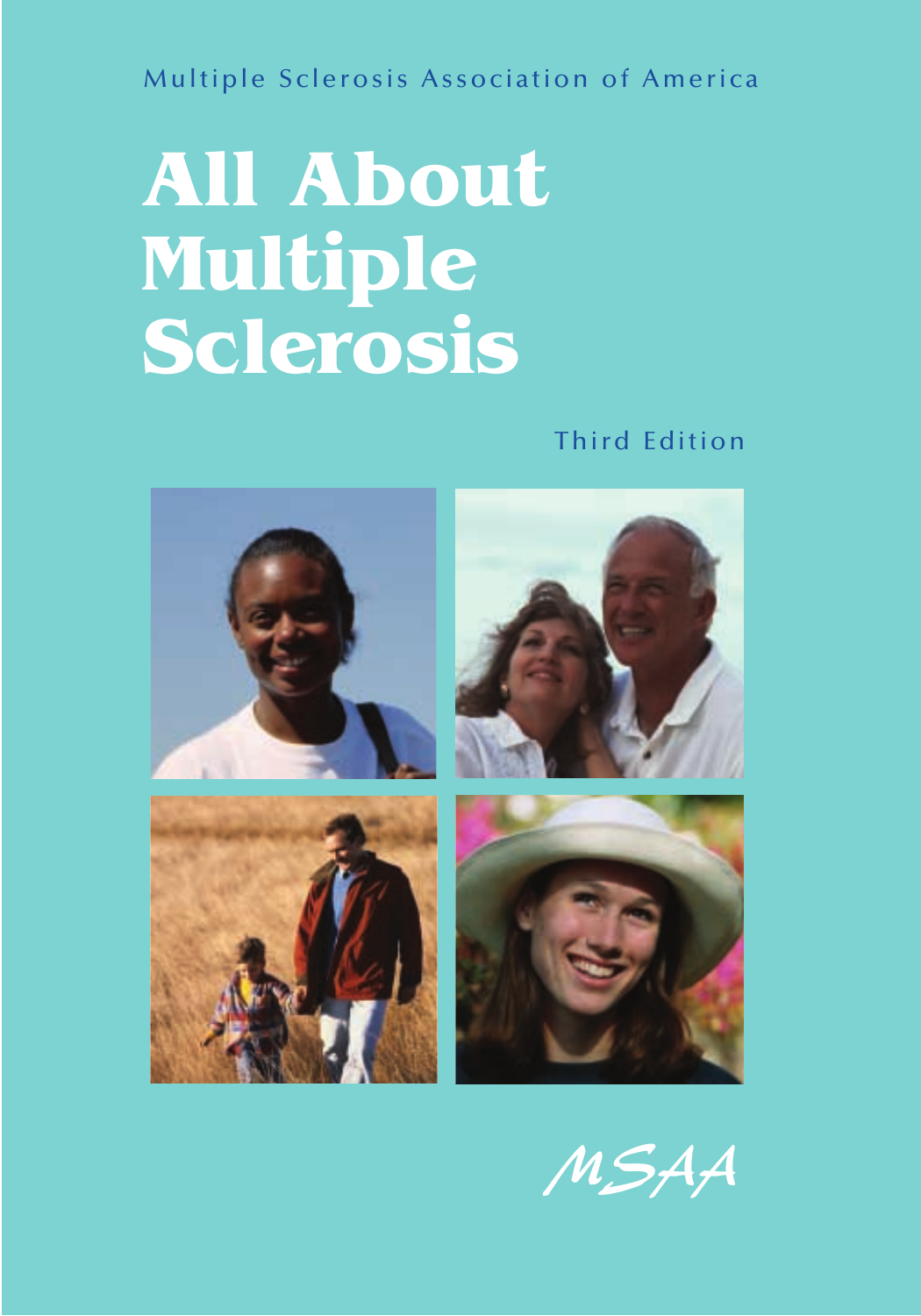*MSAA*

# **All About Multiple Sclerosis**

#### **Written by:**

**Susan Wells Courtney**

**Edited by:**

**Jack Burks, M.D. Andrea Borkowski Peter Damiri Cindy Richman** 

Copyright © Multiple Sclerosis Association of America, 2002, 2003, 2006. All rights reserved. This booklet is protected by copyright. No part of it may be reproduced, stored in a retrieval system, or transmitted in any form or by any means, electronic, mechanical, photocopying, recording, or otherwise, without prior written permission from MSAA.

The information in this booklet is not to be used to determine medical treatments, drug therapies, dosages, or changes in lifestyle for a particular individual. MSAA does not endorse any product, brand, or treatment. People with MS should always seek medical care through a qualified physician.

Those affiliated with this booklet and MSAA cannot be held responsible for any unintentional errors in the writing of this booklet, or changes in information that may occur, possibly affecting certain details of an explanation, assumption, or treatment.

#### THIRD EDITION

**•1•**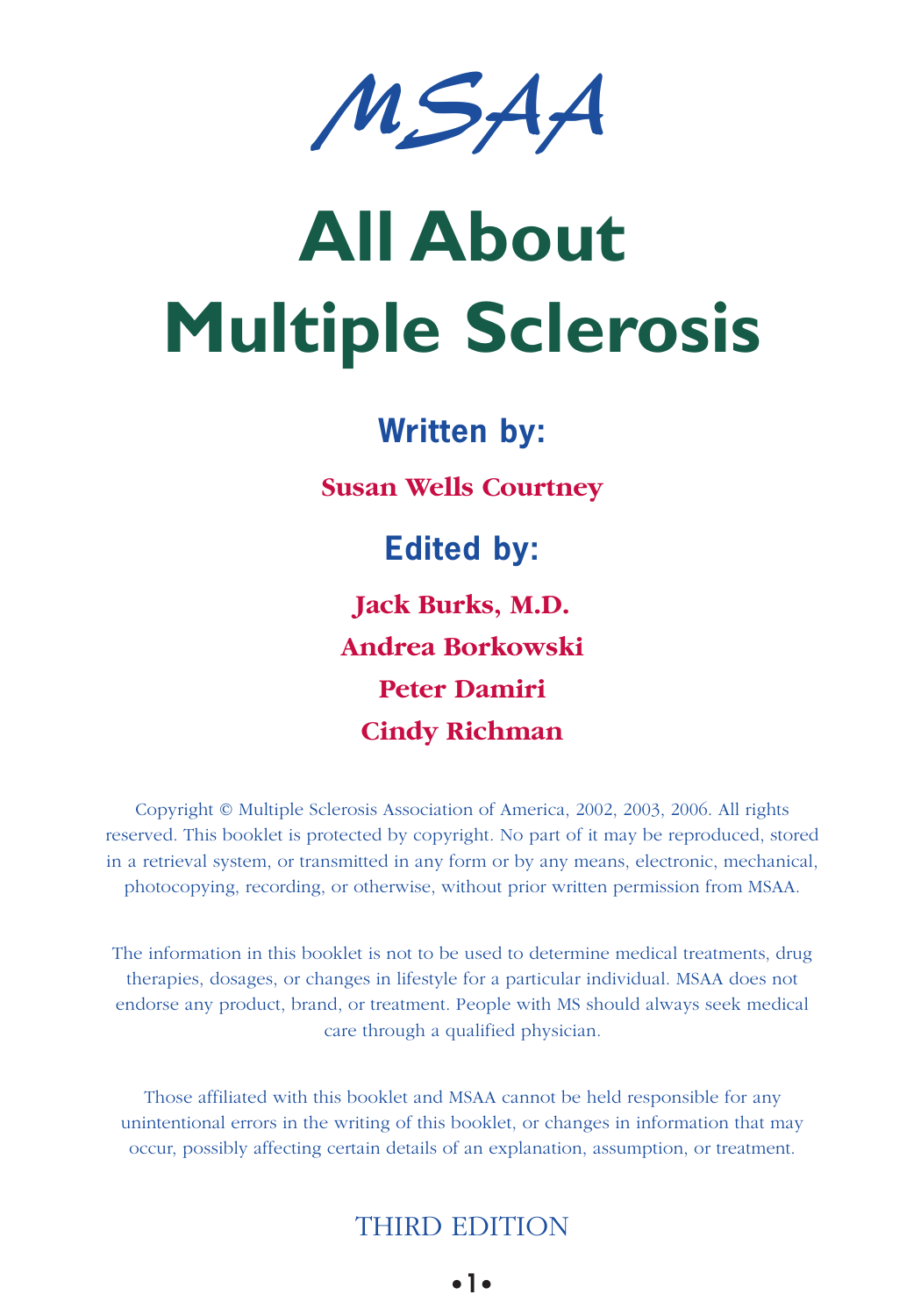## **What is Multiple Sclerosis?**

**Multiple sclerosis (MS) is the most common neurological** disorder diagnosed in young adults. Its causes are not yet fully understood and researchers continue to search for answers. Although the disease may not be cured or prevented at this time, treatments are available to reduce severity and delay progression.

**MS is not contagious and does not shorten the life expectancy of those who are diagnosed with the disease.** The most dangerous complication relating to MS is usually infection, which may occur when someone has had MS for a long time and is not as strong or physically active as an individual without the disease. Infection may often be successfully treated if recognized early.

**MS is a disease of the central nervous system (CNS).** The CNS consists of the brain and spinal cord. This disorder damages the protective insulation (known as "**myelin**") surrounding the nerves (known as "**axons**"), and may also damage the nerves as well within the CNS. As a result, messages from the brain and spinal cord may short circuit, causing reduced or lost bodily function.

**The effects of MS differ with each individual.** Some people experience symptoms for a short period of time and afterward may remain symptom-free for years, while others may experience a more steady progression of the disease.

**Most researchers believe MS is an "autoimmune disease"** - one in which white blood cells, meant to fight infection or disease, are misguided to target and attack the body's own cells. This attack causes inflammation in the CNS, which may damage the myelin and ultimately injure the nerves.

Areas of inflammation are known as "**active lesions**." Areas of thick scar tissue, known as "**plaques**," form along the damaged myelin. The changes in size, number, and location of the lesions and plaques may determine the type and severity of symptoms. The term "multiple sclerosis" originates from the discovery of the plaques. Multiple refers to many; sclerosis refers to scars.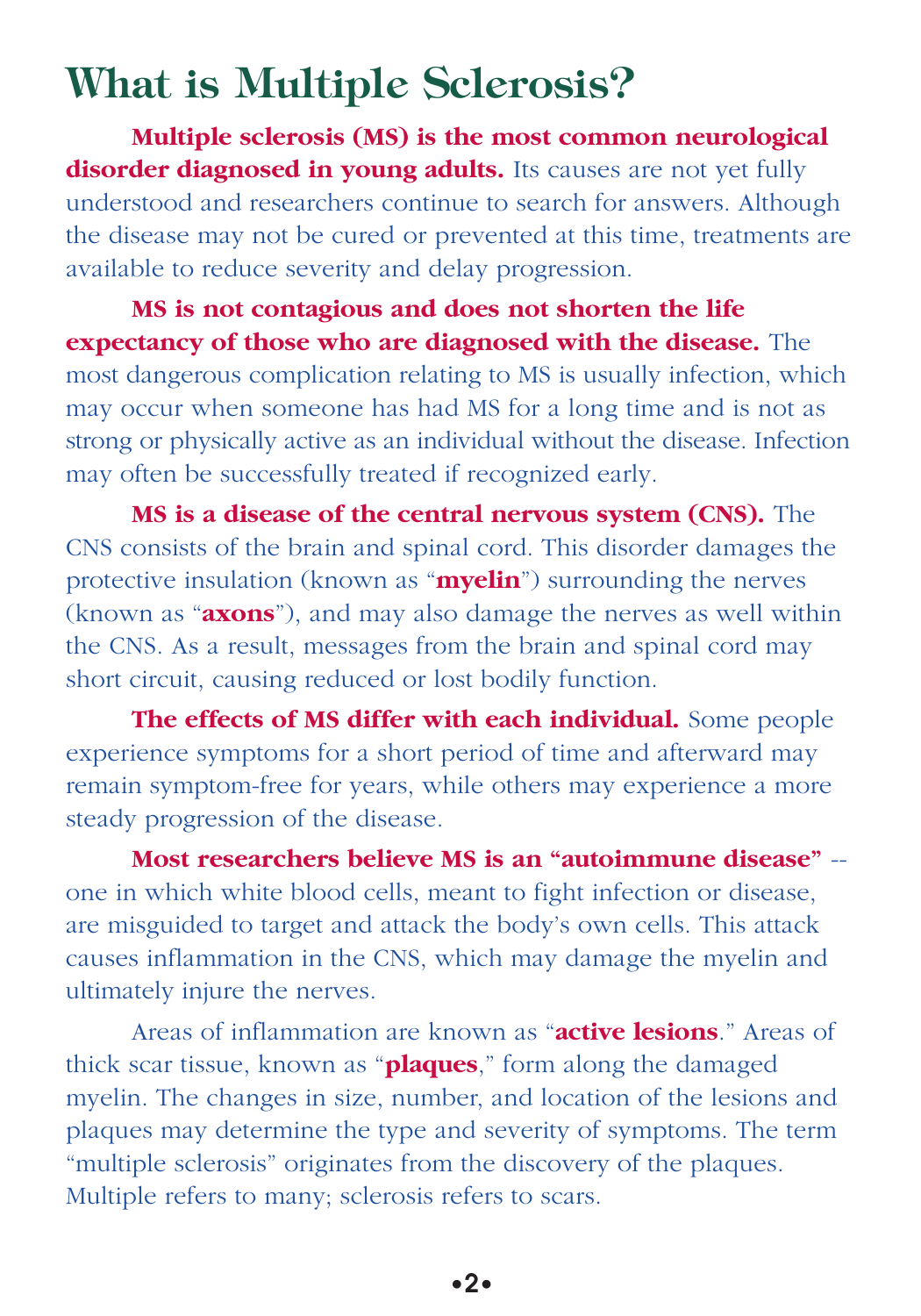**Researchers have studied a variety of possible causes for MS.** The most popular theory at this time involves a commonly known **slowacting virus** (one that could remain dormant for many years) such as measles, herpes, human T-cell lymphoma, and Epstein-Barr. After being exposed to one of these viruses, some researchers theorize that MS may develop in genetically susceptible people, and genetic research is ongoing. Some scientists are also looking for a connection between MS and nutritional factors, including deficiencies in vitamin D and fish oil.

#### **Who Gets MS?**

**Approximately 350,000 individuals have been diagnosed** with MS in the United States and one million worldwide, with an estimated 10,000 new cases diagnosed in the United States annually. Most people with MS experience their first symptoms and are diagnosed between the ages of 15 and 50.

**The distribution of this disease is not totally random.** On average, women are three times as likely than men to develop MS. Additionally, the occurrence of this disorder is positively correlated with **latitude**. People living beyond the 40-degree mark north or south of the equator are far more likely to develop MS than those living in the warmer climates near the equator. This is especially true for people in North America, Europe, and southern Australia, while Asia continues to have a low incidence of MS. More prevalent among those of northern European or Scandinavian ancestry, Caucasians are far more likely than those of African heritage to develop this disease.

**While MS is not contagious or hereditary, MS susceptibility is increased if a family member has MS.** The average risk of developing MS in the United States is one in 1,000, or one tenth of one percent. For first-degree relatives (such as a child or sibling), the risk increases to three or four percent. This is not true for adopted children or half siblings (who do not share the same parent who has MS), whose risk is the same as unrelated individuals. In instances where one identical twin has been diagnosed with MS, the other twin has a 31 percent risk of developing the disease. The risk for twins who are not identical is five percent – similar to that of other siblings.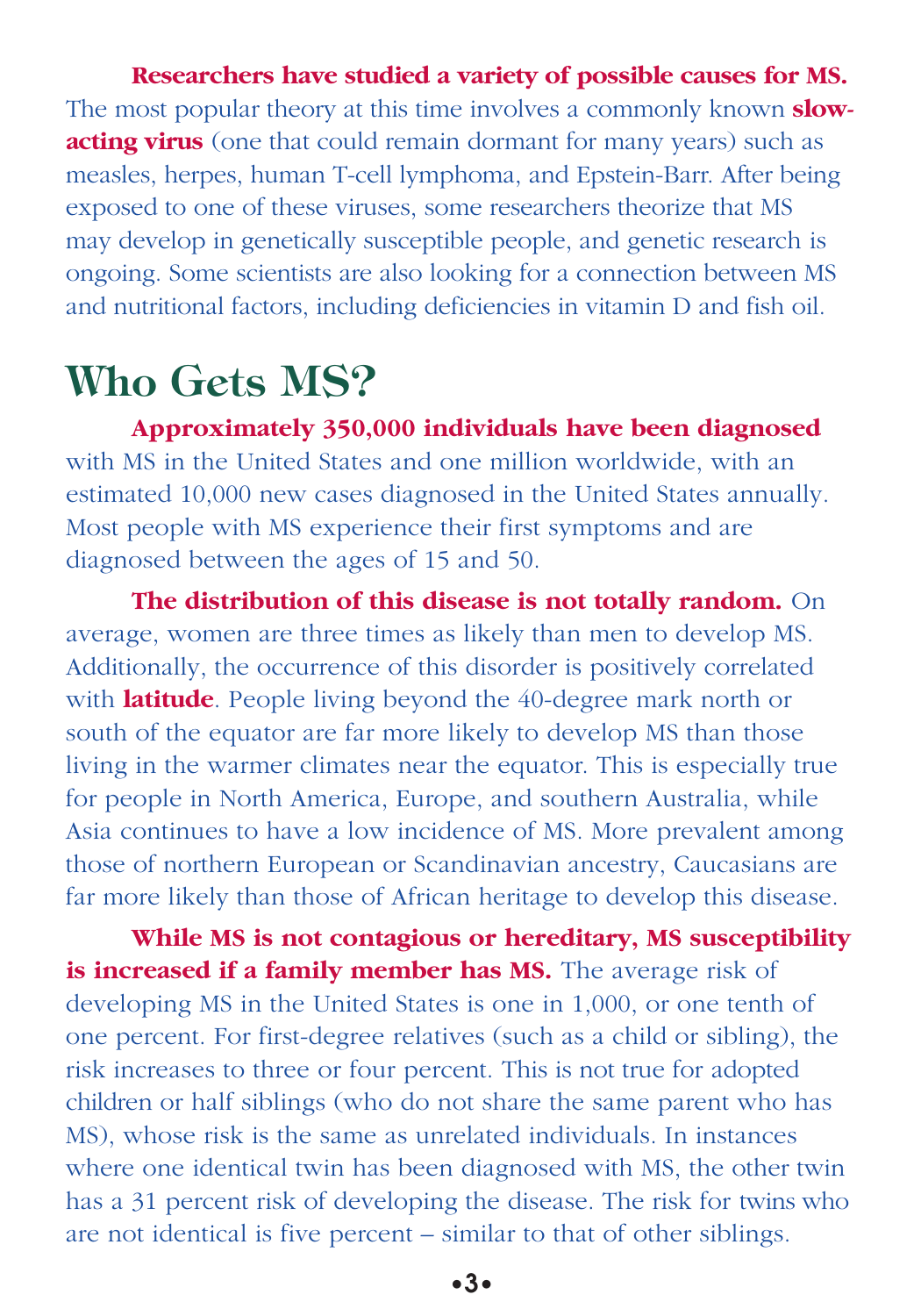## **The Risk of Developing MS**



**Another factor linked to MS is cigarette smoking.** Women who smoke are 1.6 times more likely to develop MS than women who are non-smokers. Additionally, individuals with MS who smoke appear to be at a much greater risk of experiencing a quicker progression of their disease.

## **What are the Symptoms of MS?**

#### **Commonly seen symptoms include:**

- fatigue
- visual disorders
- numbness
- dizziness/vertigo
- bladder and bowel dysfunction
- weakness
- tremor
- impaired mobility
- sexual dysfunction
- slurred speech
- spasticity (leg stiffness)
- swallowing disorders
- chronic aching pain
- depression
- mild cognitive and memory difficulties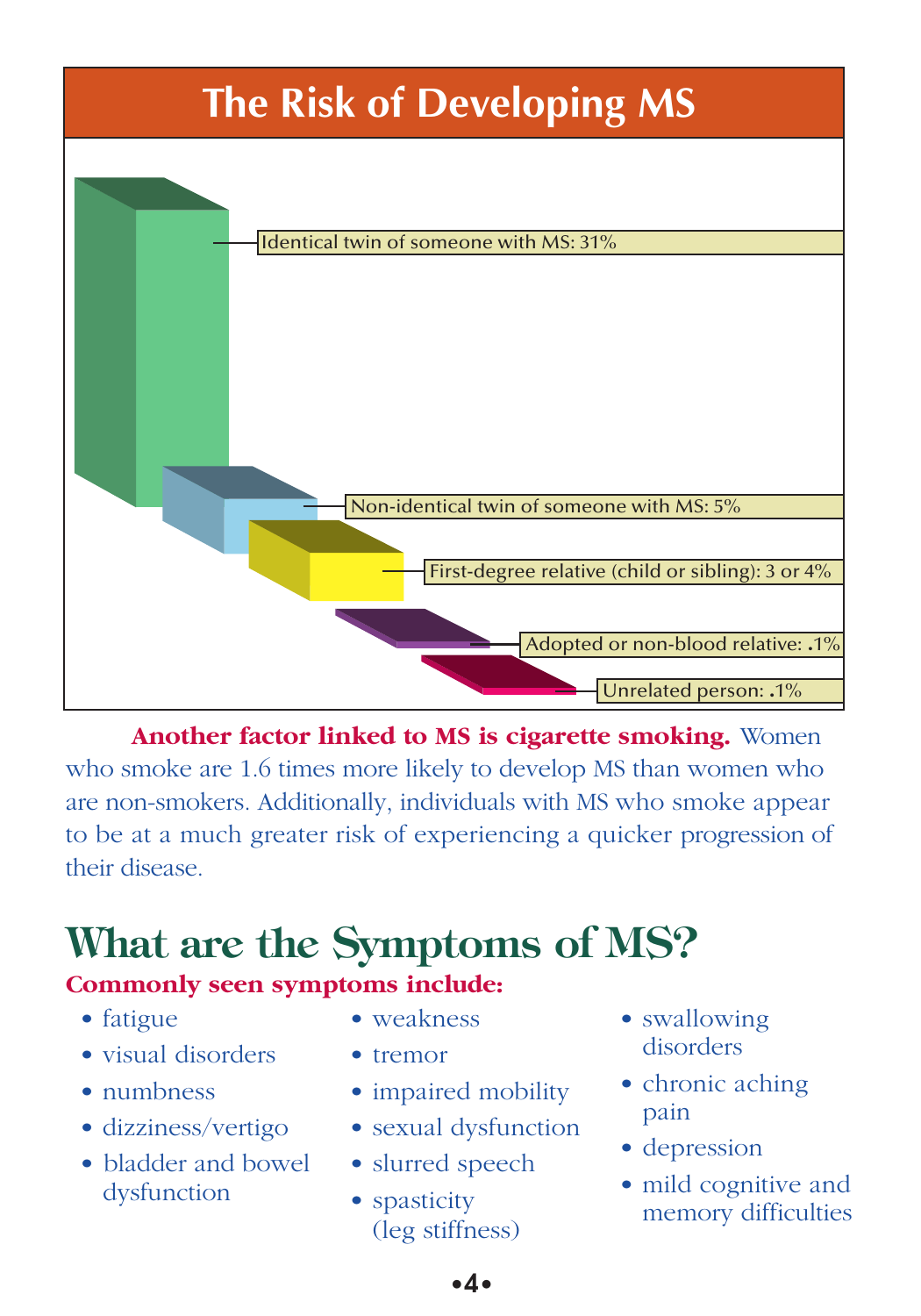While MS has the potential to cause several different symptoms, the specific symptoms each person experiences vary greatly. Many with MS only experience a few of these symptoms.

**When experiencing one or more of these symptoms, an individual should consult his or her physician.** Medications are available to treat nearly all MS symptoms. These may include overthe-counter drugs as well as prescribed medications. Diet and exercise may also be helpful with managing certain symptoms. All treatments or changes in diet or exercise should only be done under the guidance of a qualified physician.

**MS symptoms are often compounded by extreme fatigue,** which may be worse in the afternoon, sometimes relating to a rise in body temperature. Most symptoms may be temporarily increased by **heat intolerance** – a classic MS tendency, where a rise in temperature (internally or externally) causes a person to feel much worse. Keeping cool through air-conditioning or various cooling devices (such as those offered by MSAA's Cooling Equipment Distribution Program), may be helpful for people with heat-sensitive MS.

When recovering from a symptom flare-up or learning to cope with a change in mobility, **rehabilitation through physical therapy and occupational therapy can be of great value. Speech therapy, therapeutic exercise, and certain medical devices may also be useful** in dealing with the symptoms of MS. Some of those who have a physically demanding or highly stressful job may choose to make a career change, in which case **vocational training** is helpful.

When a family member is diagnosed with MS, participating in some type of **counseling program** is often of benefit to everyone involved. Individuals may be affected in different ways, both physically and emotionally. Seeking professional assistance helps to ensure that MS does not disrupt one's family and happiness.

For more information on symptom management and handling the challenges of MS, MSAA offers several helpful publications, as well as an extensive collection of MS-related books from MSAA's Lending Library. Additionally, MSAA's staff of qualified consultants is available to discuss a caller's needs and questions personally.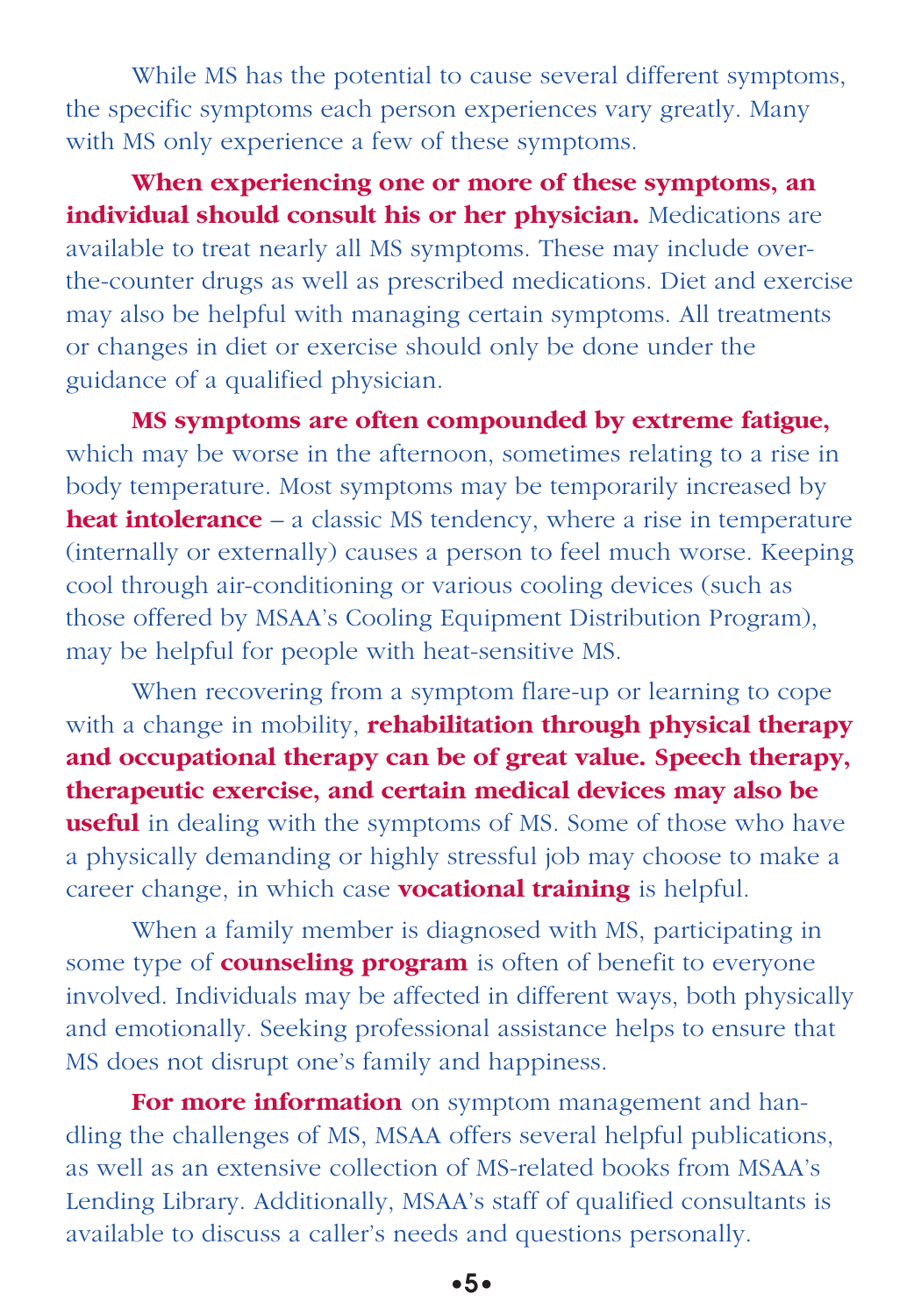To contact MSAA, interested individuals may call **(800) 532- 7667** or visit the MSAA website at **www.msaa.com**. Other sources for information are listed on page 14 of this booklet.

## **Common Types of MS**

On average, **80 percent of people with MS begin with the relapsing-remitting form of MS (RRMS).** What distinguishes this type of MS from other types are the temporary symptom flare-ups or "**exacerbations**" (also referred to as relapses, attacks, or bouts), which typically last for one to three months. These are followed by a complete or partial recovery ("**remission**").

**Between relapses, many people may go into remission for a year or more.** During this time, they may remain symptom free, or only experience mild changes with symptoms that did not fully remit following the exacerbation. While symptoms may not appear or worsen between MS attacks, changes do continue within the CNS. New treatments are now available to help slow the damage caused by MS. Information about these treatments begins on page 9 of this booklet.

#### **Initially, people with RRMS often experience:**

- sensory disturbances (such as numbness or tingling)
- optic neuritis (inflammation of the optic nerve causing visual changes or loss; usually occurring in one eye)
- diplopia (double vision; objects may also appear to jump as a result of the eyes not properly coordinating together)

Fortunately, **visual changes are often temporary**. Other initial symptoms with RRMS may include limb weakness, clumsiness, fatigue, cognitive changes, bladder and bowel problems, sexual difficulties, and **Lhermitte's sign**. The latter is a tingling sensation that radiates down the spine and into the limbs when the neck is flexed.

If untreated, more than 90 percent of individuals with RRMS may eventually enter a second phase of RRMS, known as **secondaryprogressive MS (SPMS)**, within 25 years. This phase is reached when the person experiences a progressive worsening of symptoms. SPMS may occur with or without superimposed relapses.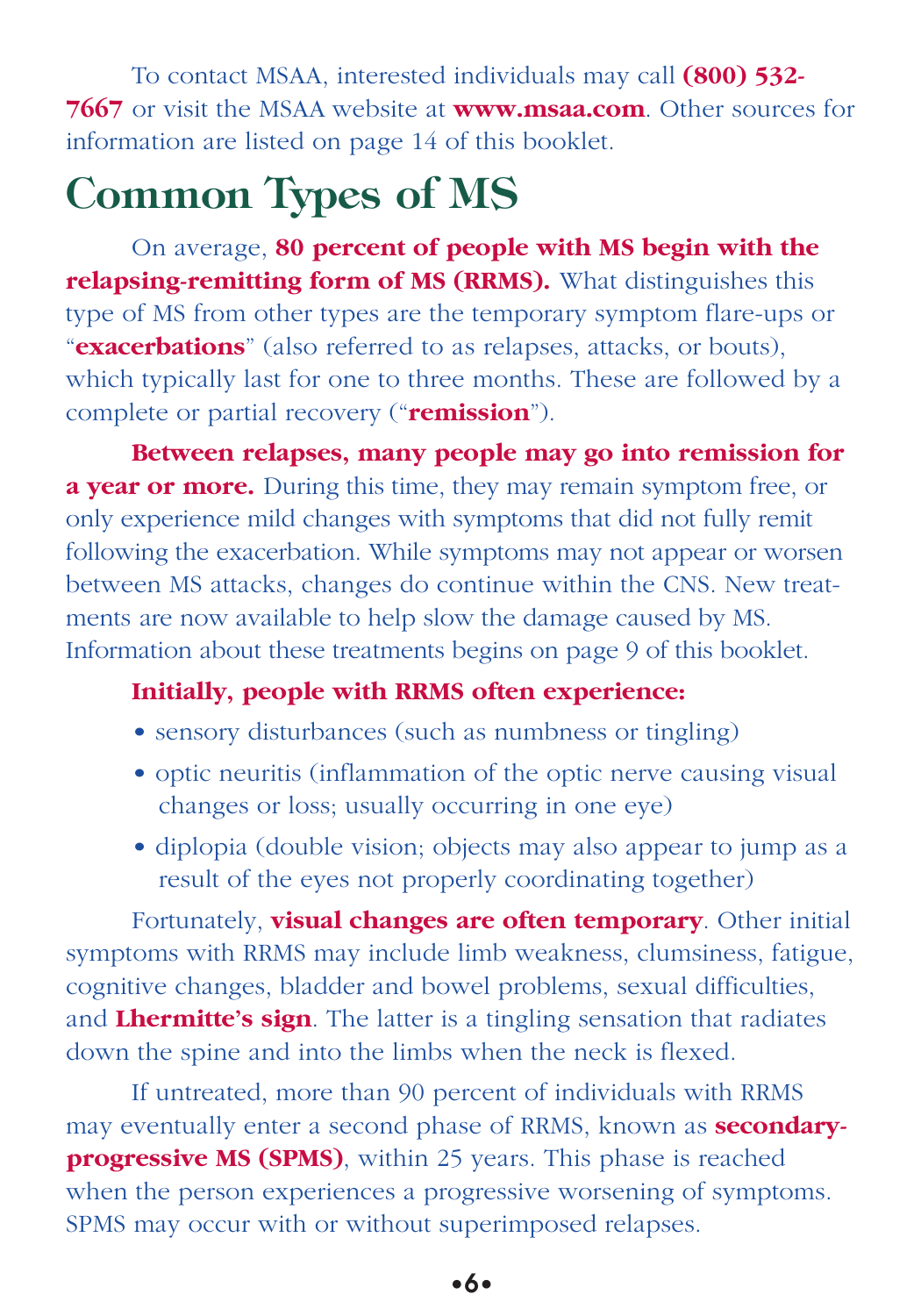While the majority of individuals with MS (80 percent) are diagnosed with RRMS, most of the other **20 percent fall under the heading of primary-progressive MS (PPMS)**. This form of MS presents a gradual but steady accumulation of neurological problems from the onset, without the presence of relapses and remissions. Unlike RRMS, where women are three times as likely to be diagnosed than men, PPMS is equally divided between the genders.

Other types of MS exist, but these are not as common. These include **benign** (little or no change after 20 years), **progressiverelapsing MS (PRMS)** (progressive course from the onset with acute relapses), and **malignant or fulminant MS** (rapidly progressive disease course).

| <b>Name</b>                                                          | <b>Characteristics</b>                                                                                                                  |
|----------------------------------------------------------------------|-----------------------------------------------------------------------------------------------------------------------------------------|
| Relapsing-Remitting<br><b>Multiple Sclerosis</b><br>(RRMS)           | Symptom flare-ups followed by recovery;<br>stable between attacks                                                                       |
| Secondary-Progressive<br><b>Multiple Sclerosis</b><br>$(SPM\bar{S})$ | Second phase of RRMS; progressive<br>worsening of symptoms with or without<br>superimposed relapses; treatments may<br>delay this phase |
| Primary-Progressive<br>Multiple Sclerosis (PPMS)                     | Gradual but steady accumulation of<br>neurological problems from onset                                                                  |
| Benign                                                               | Few attacks and little or no disability after<br>20 years                                                                               |
| Progressive-Relapsing<br><b>Multiple Sclerosis</b><br>(PRMS)         | Progressive course from the onset,<br>sometimes combined with occasional<br>acute symptom flare-ups                                     |
| Malignant or Fulminant<br><b>Multiple Sclerosis</b>                  | Rapidly progressive disease course                                                                                                      |

#### **TYPES OF MULTIPLE SCLEROSIS**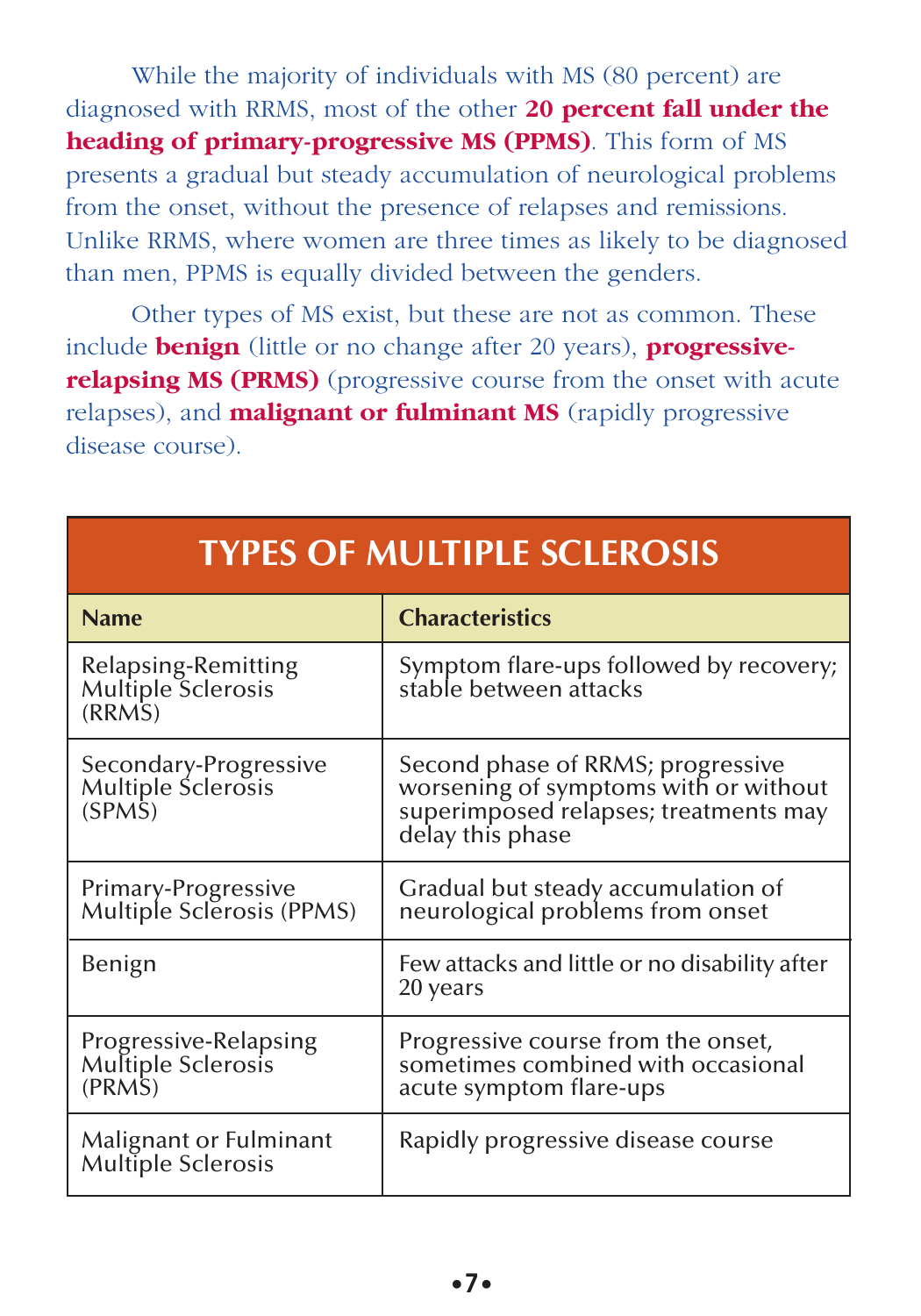### **MS Diagnosis**

**MS diagnosis is based upon an individual's history of clinical symptoms and neurological examinations.** A qualified physician – often a neurologist – must thoroughly review all symptoms experienced by an individual to suspect MS. Other conditions with similar symptoms must be ruled out, often requiring various lab tests.

**Magnetic resonance imaging (MRI)** of the brain has been used to assist in the diagnosis of MS for more than 20 years. The MRI consists of a computer, radiofrequency stimulator, and large electromagnet. An MRI picture looks like an x-ray, but rather than x-rays, a magnet and radio waves are used to produce a picture of the brain. For those with MS, the MRI is used to show the size and location of active lesions and plaques. Sometimes dye is given to the person with MS to better illuminate areas of inflammation.

**Cerebrospinal fluid (CSF) analysis is occasionally recommended** to determine disease activity or to provide further evidence for diagnosis. CSF is the fluid that surrounds the spinal cord and brain. When someone has MS, this procedure frequently shows evidence of abnormal antibody production. Since the introduction of the MRI, CSF analysis is used less often.

When performing a CSF analysis, a local anesthetic is given to reduce any discomfort. A needle is inserted in the lower back to collect a small amount of CSF fluid. Anyone planning to have a CSF analysis performed is encouraged to ask his or her physician to provide an explanation of the procedure.

### **Treating Exacerbations with Steroids**

**Most people with MS experience exacerbations (or MS attacks) which often last from one to three months.** Acute physical symptoms and neurological signs must be present for at least 24 to 48 hours – without any signs of infection or fever – before the treating physician may consider it to be a true relapse.

A **pseudoexacerbation** is a temporary worsening of symptoms, without actual myelin inflammation or damage, which is brought on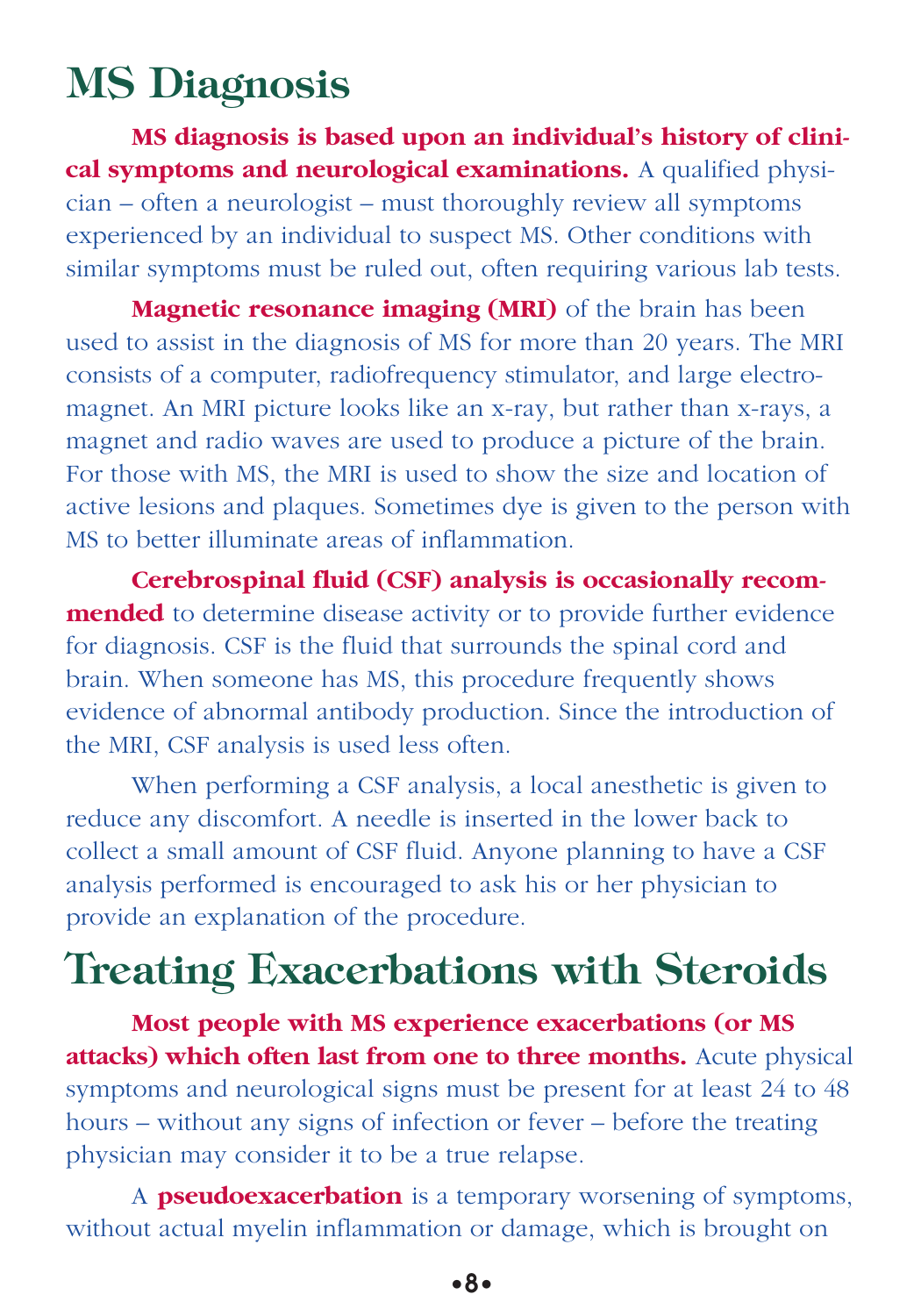by external influences – such as infection, exhaustion, heat, depression, or stress. **Checking for a fever is important**, since even a minor infection can cause old symptoms to reappear. **Urinary tract infection (UTI)** is the most common illness to cause a pseudoexacerbation. People with "heat-sensitive" MS should avoid hot tubs, saunas, or other situations that can raise the body's temperature. These too can cause a temporary increase in symptoms.

**Exacerbations are usually treated with a high-dose, shortterm course of powerful steroids (corticosteroids).** The goals are to (1) reduce the severity and duration of the relapse by decreasing inflammation, and (2) potentially minimize any permanent damage resulting from the attack. Steroid treatments are often given by **IV injection** (intravenously), which injects the drug directly into the bloodstream for quick action. In the past, this could only be done in a hospital setting, but now this treatment may be performed in the comfort of one's home.

Long-term use of steroids is not generally recommended. They can cause many side effects when given over a long period of time and may have no effect on the long-term progression of MS.

### **Approved Long-Term Treatments**

**The first three long-term MS treatments to be approved were dubbed the "A-B-C" drugs because of their brand names: Avonex®, Betaseron®, and Copaxone®.** These are interferon beta-1a, interferon beta-1b, and glatiramer acetate, respectively. All were approved by the Food and Drug Administration (FDA) for treating RRMS. These drugs have been used for several years and research shows that people are doing well on these medications for long periods of time (up to 20 years to date).

**The fourth drug to be approved by the FDA was Novantrone® (mitoxantrone),** and this was the first drug indicated for both worsening RRMS and SPMS. News then arrived of a **fifth FDA-approved drug** for RRMS: **Rebif®** (interferon beta-1a). This is the same drug as Avonex, but is injected differently and in more frequent and higher doses.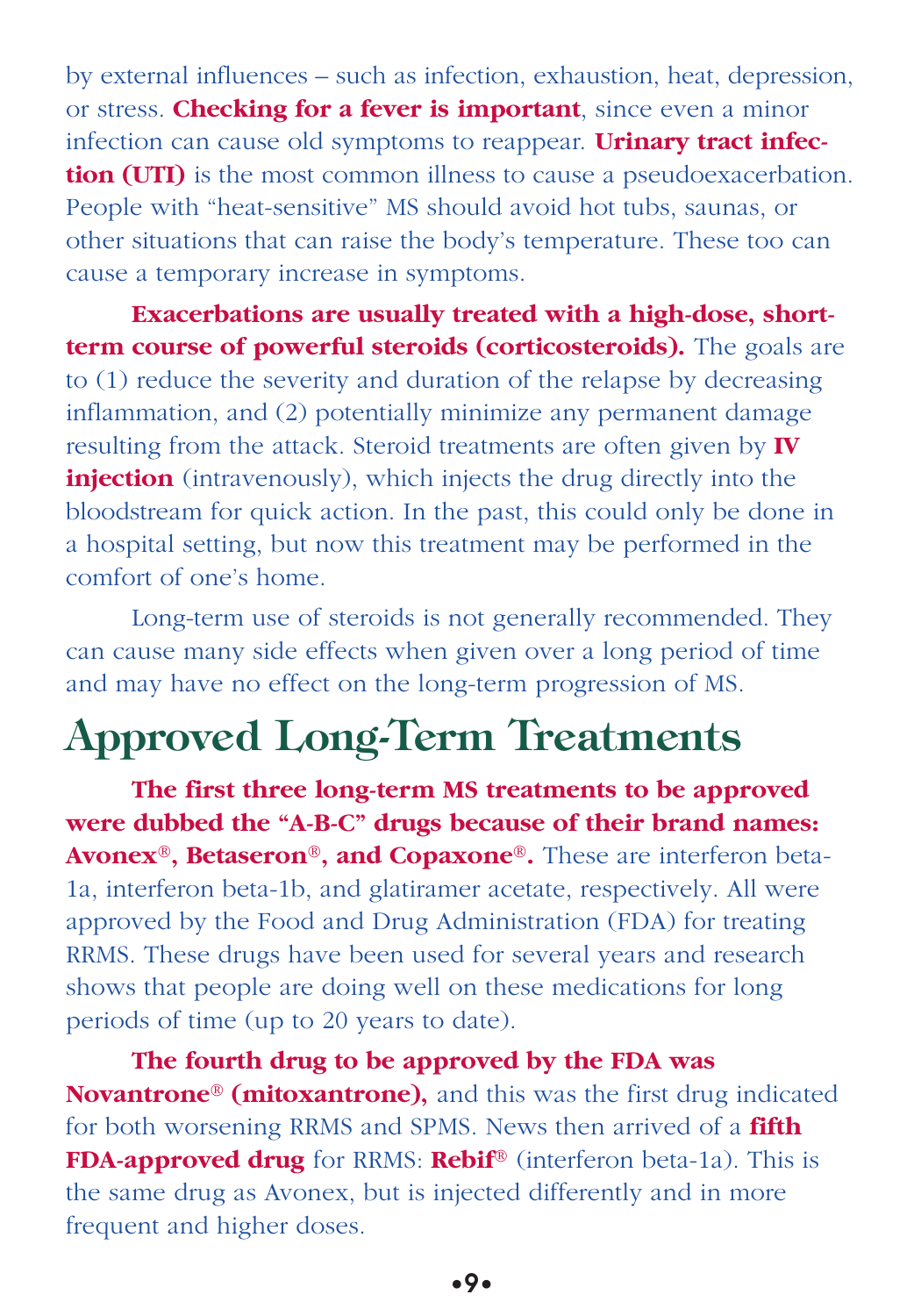**Several large clinical trials have been conducted** to study each of these drugs separately for their effects on MS. Although differences exist in study design and specific findings, trials generally showed these common results:

- Reduced the number of relapses
- Reduced the severity of relapses
- Reduced the development of new areas of inflammation as seen on MRI
- Showed some evidence of delaying short-term disease progression

Each of the approved treatments has side effects which are usually manageable. Novantrone is the only drug that has a set limit of doses, which is necessary to avoid **cardiotoxicity** (heart damage). The other drugs appear safe provided the person taking the drug is not experiencing any adverse effects and blood tests continue to be normal.

While no damage to the reproductive system or the fetus has been observed, these drugs are not recommended if a woman is pregnant or considering pregnancy during her treatment period. Male patients considering long-term treatment should discuss options for family planning with their doctor.

**Other treatments are sometimes used to try to slow MS disease progression when other therapies have been ineffective.** Such treatments are approved by the FDA for other illnesses, but not specifically for the treatment of MS. These include intravenous immunoglobulin (IVIg) therapy, methotrexate, azathioprine (Imuran®), and cyclophosphamide (Cytoxan®).

## **Treating Early**

**Many experts now recommend treatment as early as possible** with one of the five approved agents. Studies show that treating after the first attack can significantly delay time to the second attack. Early treatment is also thought to possibly limit axonal (nerve) injury, which may be irreversible, and later lead to progressive disease.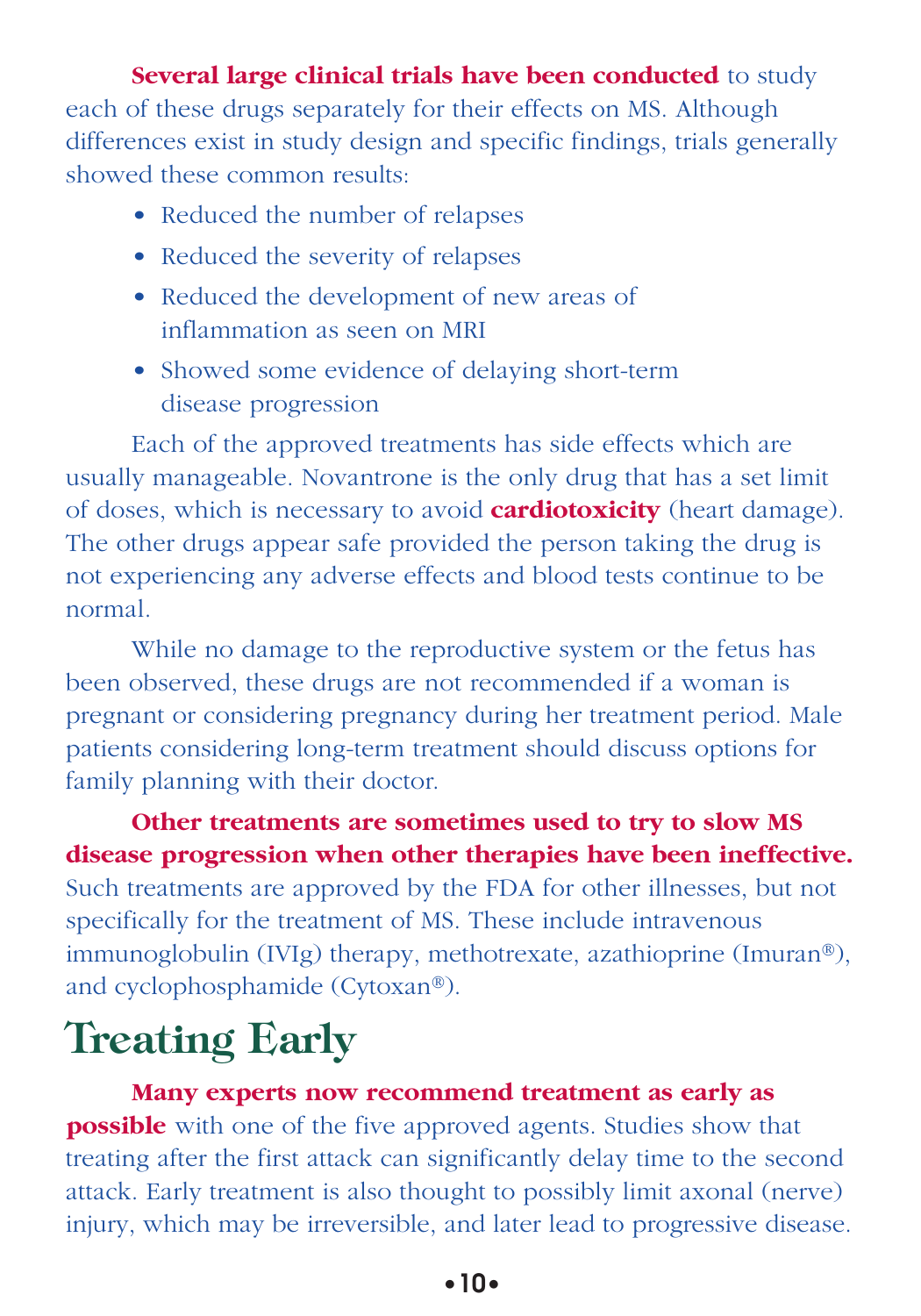## **Administration and Side Effects**

**Four of the five approved long-term treatments for MS are easily administered. Betaseron, Copaxone, and Rebif are injected just under the skin (subcutaneously), while Avonex is injected into the muscle (intramuscularly).** The frequency ranges from once per week to once per day, depending on which medication is used. Although this means some changes to one's normal routine, most people quickly adapt to these changes.

**Additionally, these types of injections may be self-administered, or given by a family member or other care partner, in the comfort of one's home.** Pharmaceutical companies have made injections even easier by offering **pre-filled syringes** (Avonex, Copaxone, and Rebif) and "**auto-injectors**," which give a quick, pre-measured injection under the skin with the touch of a button (Betaseron, Copaxone, and Rebif). Auto-injectors also reduce injection-site reactions (redness, soreness, and swelling).

**The fifth drug, Novantrone, is given via intravenous injection** once every three months for two to three years. This may only be performed at an IV infusion facility.

Each of the approved treatments has side effects that are usually manageable. With the interferons (Avonex, Betaseron, and Rebif), these may include temporary flu-like symptoms, headache, injectionsite reactions, and blood count or liver test abnormalities -- depending on the drug. A few individuals taking Copaxone may experience injection-site reactions and a brief systemic reaction (such as anxiety, flushing, chest tightness, dizziness, palpatations, and/or shortness of breath), that quickly subsides without the need for any treatment.

Although Novantrone is usually well tolerated, side effects may include nausea, thinning hair, loss of menstrual periods, bladder infections, and mouth sores. Individuals using this treatment should not be alarmed if their urine and whites of the eyes turn a bluish color -- this is just a temporary side effect of the drug. As mentioned earlier, Novantrone carries the risk of cardiotoxicity and may not be given beyond the two-to-three year limit.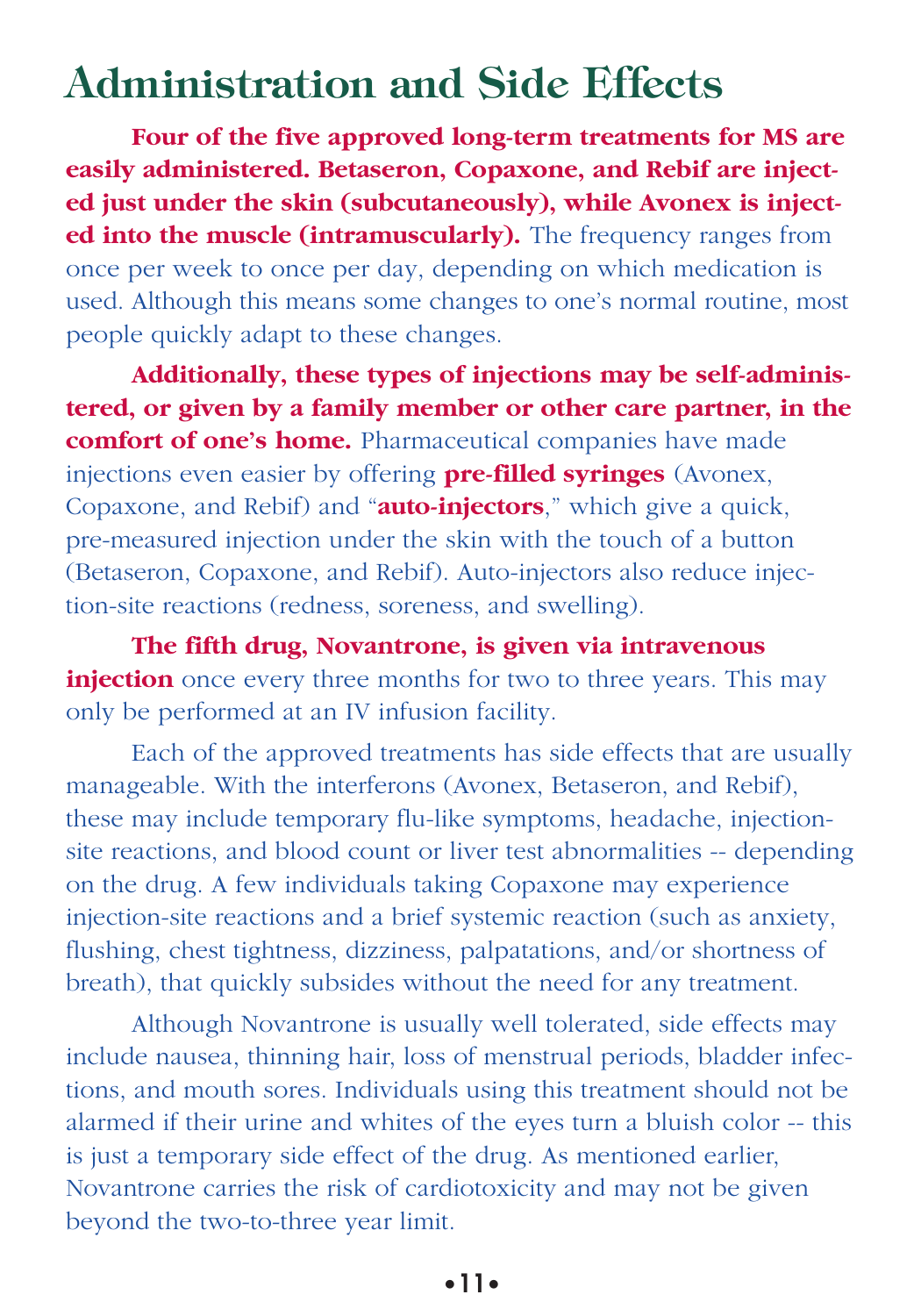## **Five Approved Long-Term**

| <b>DRUG</b>      | <b>TYPE</b>                                                                                                                   | <b>SIDE</b><br><b>EFFECTS</b>                                                                                                                                                                                                           |  |
|------------------|-------------------------------------------------------------------------------------------------------------------------------|-----------------------------------------------------------------------------------------------------------------------------------------------------------------------------------------------------------------------------------------|--|
| <b>Betaseron</b> | Interferon beta-1b <sup>*</sup><br>(immune system<br>modulator with<br>antiviral properties)                                  | Flu-like symptoms,<br>injection-site skin reaction,<br>blood count and liver test<br>abnormalities                                                                                                                                      |  |
| Avonex           | Interferon beta-1a*<br>(immune system<br>modulator with<br>antiviral properties)                                              | Flu-like symptoms and<br>headache                                                                                                                                                                                                       |  |
| Rebif            | Interferon beta-1a*<br>(immune system<br>modulator with<br>antiviral properties)                                              | Flu-like symptoms,<br>injection-site skin reaction,<br>blood count and liver test<br>abnormalities                                                                                                                                      |  |
| Copaxone         | Synthetic chain of<br>four amino acids<br>found in myelin<br>(immune system<br>modulator that<br>blocks attacks on<br>myelin) | Injection-site skin reaction<br>as well as an occasional<br>systemic reaction - occurring<br>at least once in approximately<br>10 percent of those tested                                                                               |  |
| Novantrone       | Antineoplastic agent<br>(immune system<br>modulator and<br>suppressor)                                                        | Usually well tolerated; side<br>effects include nausea,<br>thinning hair, loss of<br>menstrual periods, bladder<br>infections, and mouth sores;<br>additionally, urine and whites<br>of the eyes may turn a bluish<br>color temporarily |  |

**\*Additional information about interferons:** Some individuals develop neutralizing antibodies (NABs) to the interferons (Avonex, Betaseron, and Rebif), but their impact on the effectiveness of these medications has not been established. Many continue to do well on these drugs despite the presence of NABs. Others may have sub-optimal results even without NABs present.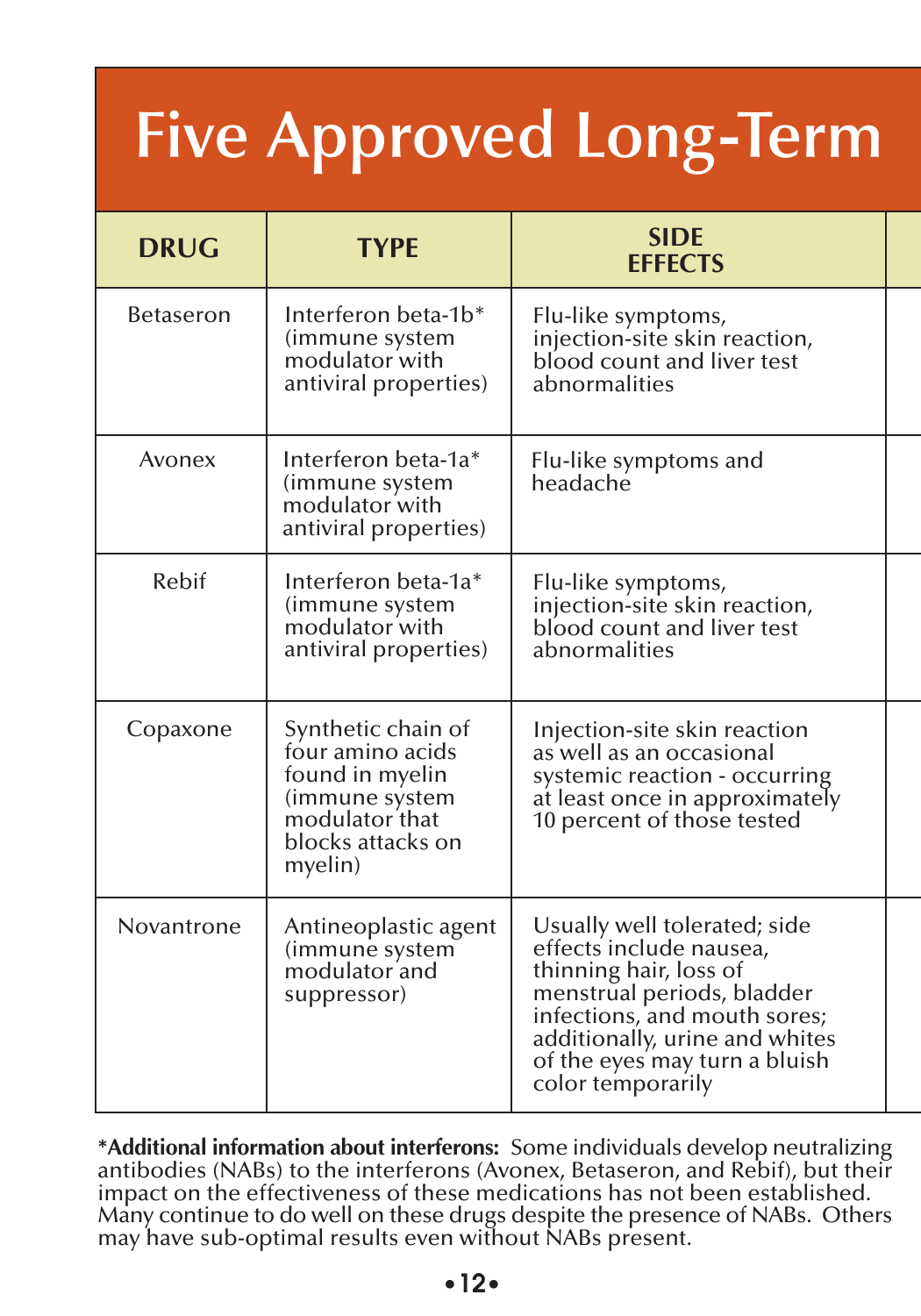## **Treatments for MS**

| <b>HOW</b><br><b>ADMINISTERED</b>                                              | <b>NOTES</b>                                                                                                                                                                                                                                                                                                                                                                                                                       |
|--------------------------------------------------------------------------------|------------------------------------------------------------------------------------------------------------------------------------------------------------------------------------------------------------------------------------------------------------------------------------------------------------------------------------------------------------------------------------------------------------------------------------|
| 250 micrograms<br>taken via<br>subcutaneous<br>injections every<br>other day   | Side effects may be prevented and/or managed<br>effectively through various treatment strategies; side<br>effect problems are usually temporary.                                                                                                                                                                                                                                                                                   |
| 30 micrograms<br>taken via weekly<br>intermuscular<br>injections               | Side effects may be prevented and/or managed<br>effectively through various treatment strategies; side<br>effect problems are usually temporary.                                                                                                                                                                                                                                                                                   |
| 44 micrograms<br>taken via<br>subcutaneous<br>injections three<br>times weekly | Side effects may be prevented and/or managed<br>effectively through various treatment strategies; side<br>effect problems are usually temporary.                                                                                                                                                                                                                                                                                   |
| 20 milligrams<br>taken via daily<br>subcutaneous<br>injections                 | Systemic reactions occur about five to 15 minutes<br>following an injection and may include anxiety,<br>flushing, chest tightness, dizziness, palpitations,<br>and/or shortness of breath. Usually lasting for only<br>a few minutes, these symptoms typically do not<br>require specific treatment and have no long-term<br>negative effects.                                                                                     |
| IV infusion once<br>every 3 months<br>(for two to three<br>years maximum)      | Novantrone carries the risk of cardiotoxicity (heart<br>damage) and may not be given beyond two or three<br>years. People undergoing treatment must have regular<br>testing for cardiotoxicity, white blood cell counts, and<br>liver function. Novantrone was studied in combination<br>with large IV doses of steroids. Concurrently, many<br>physicians often use it in combination with one of the<br>interferons or Copaxone. |

The MS Council and the American Academy of Neurology have concluded that the higher-dosed interferons are likely to be more effective than lowerdosed interferons. Several factors, however, must be considered when selecting one of these drugs, and this decision must be made on an individual basis under the guidance of a qualified physician.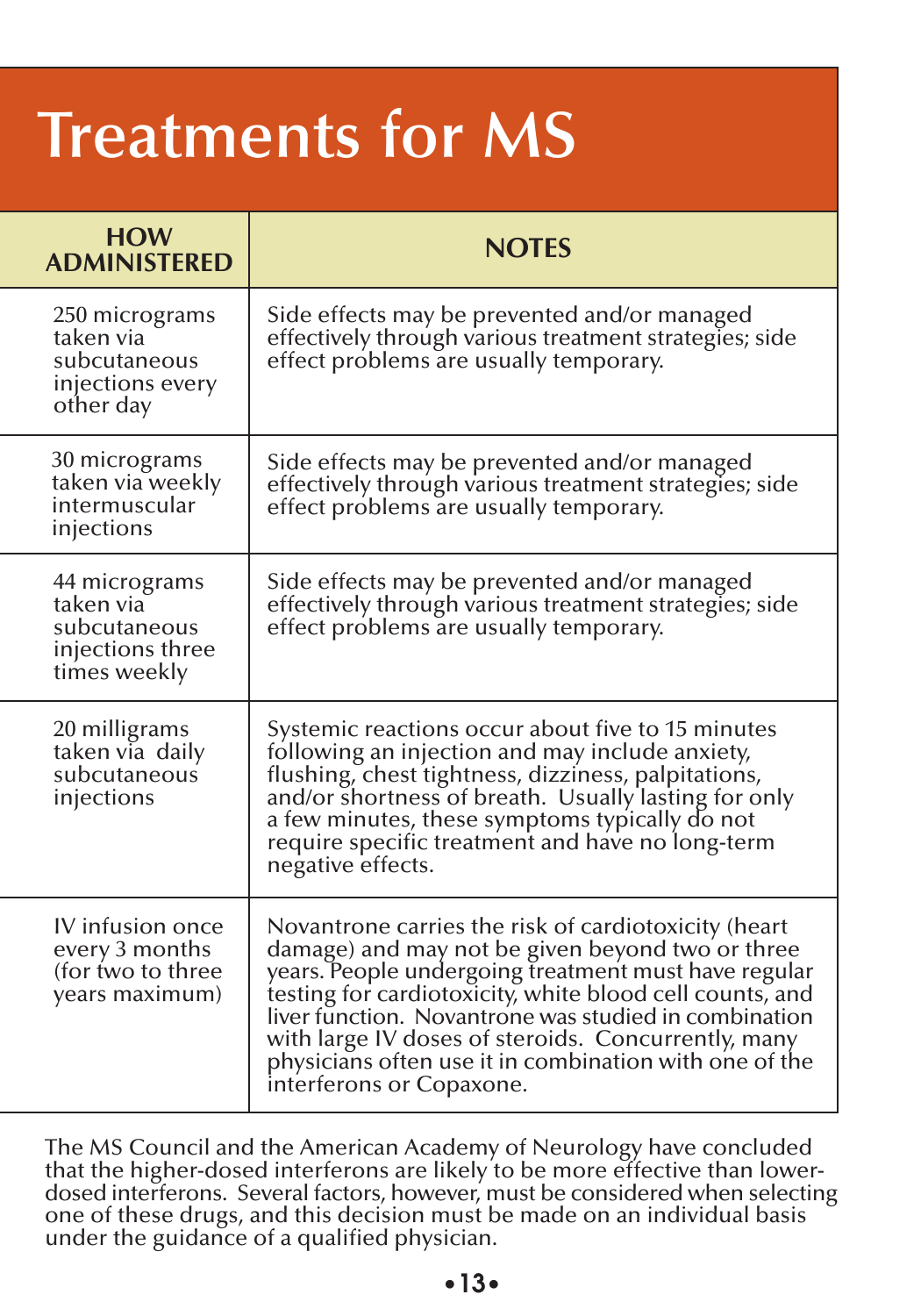#### **Looking Ahead**

**This is a promising time for individuals who have been** diagnosed with MS. Since the early 1990s, treatment options have gone from zero to five and more therapeutic agents are on their way. Among others, MS drugs under investigation include cancer-fighting drugs, antiviral medications, vaccines, bone marrow transplants, pregnancy-related hormones, cholesterol-fighting drugs, stem cells, and agents such as growth factors that may repair myelin. Regeneration, neuroprotection, and gene therapy are also being explored. At the time of this writing, Tysabri® (natalizumab) had been approved as a sixth drug treatment for MS, but was suspended due to adverse events.

**For more information about MS research and treatments, please contact MSAA**, which offers several other informative publications and a quarterly magazine, *The Motivator*, as well as the MSAA Lending Library.

#### **MSAA may be contacted by calling (800) 532-7667, or by visiting MSAA's website at www.msaa.com.**

**Sources for more information include:**

**Consortium of Multiple Sclerosis Centers (CMSC)** CMSC/NARCOMS patient registry: (800) 253-7884 www.mscare.org www.narcoms.org

**Multiple Sclerosis Foundation** (888) 673-6287 www.msfacts.org

**National Multiple Sclerosis Society** (800) 344-4867 www.nmss.org

**(Avonex) MS ActiveSource** (800) 456-2255 www.avonex.com

**(Betaseron) MS Pathways** (800) 788-1467 www.mspathways.com

**(Copaxone) Shared Solutions** (800) 887-8100 www.sharedsolutions.com

**(Novantrone) MS LifeLines** (877) 447-3243 www.novantrone.com

**(Rebif) MS LifeLines** (877) 447-3243 www.MSLifeLines.com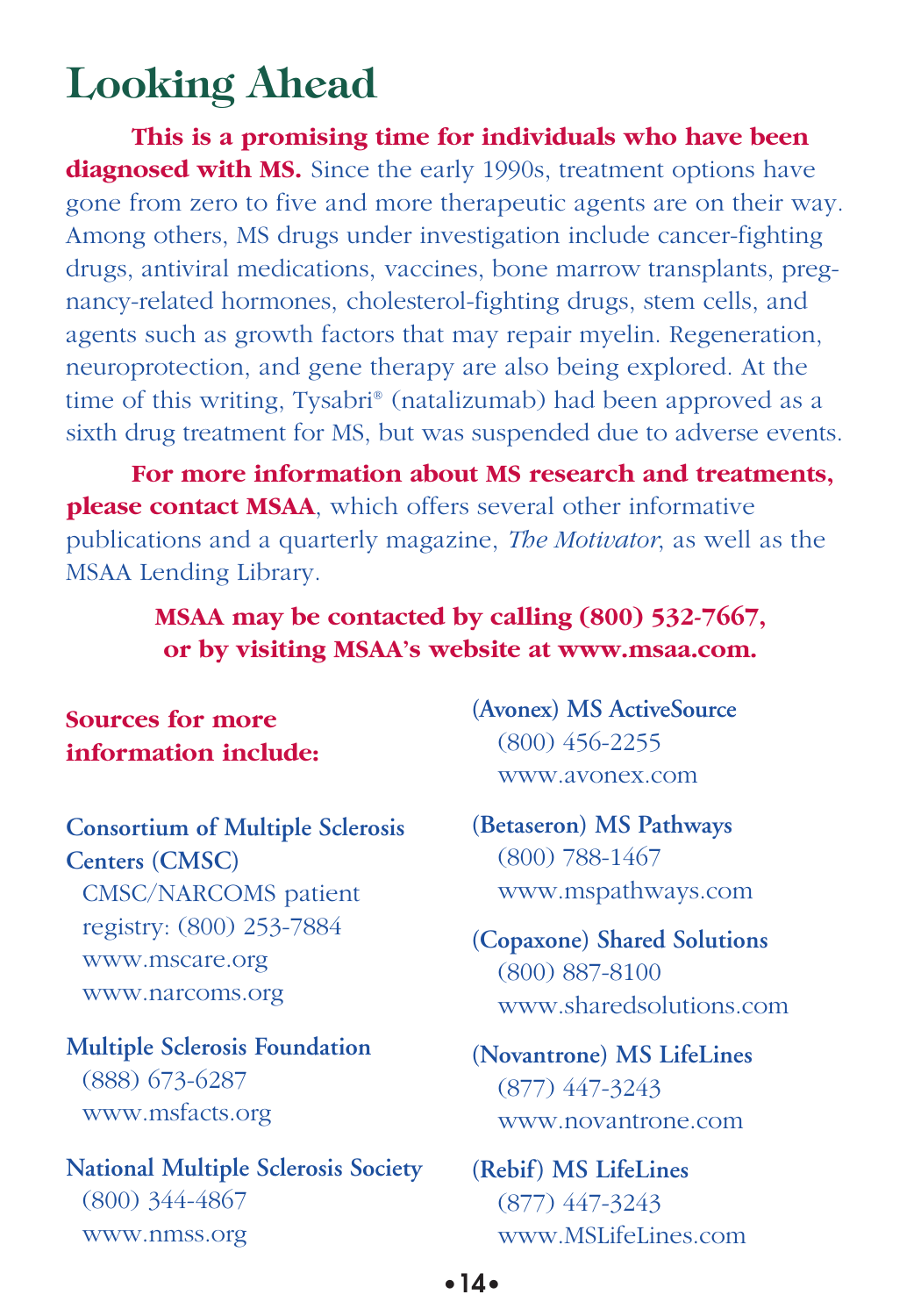## **References:**

**MSAA's booklets:** *Multiple Sclerosis, The Process and Medical Treatments,* 4th edition, 2002, and *Multiple Sclerosis, Managing Symptoms,* 3rd edition, 2002.

**Burks J.S., Johnson K.P.**, *Multiple Sclerosis – Diagnosis, Medical Management, and Rehabilitation*, Demos Medical Publishing, New York, 2000.

**Goodin D.S., Frohman E.M., Garmany G.P., et al.**, Disease modifying therapies in multiple sclerosis: Subcommittee of the American Academy of Neurology and the MS Council for Clinical Practice Guidelines, *Neurology,* 2002, 58, pp. 169-178.

**Jacobs, L., et al.,** Intramuscular interferon beta-1a therapy initiated during a first demyelinating event in multiple sclerosis, CHAMPS Study Group, *New England Journal of Medicine***,** Sept. 28, 2000, 343 (13), pp. 898-904.

**Johnson K.P., Brooks B.R., Ford C.C., et al.**, Sustained clinical benefits of glatiramer acetate in relapsing multiple sclerosis patients observed for six years, *Multiple Sclerosis* (2000), 6, pp. 255-266.

**Kalb R.C.**, *Multiple Sclerosis, The Questions You Have – The Answers You Need*, second edition, Demos Medical Publishing, New York, 2000.

**Kappos L., Polman C., Pozzilli C.**, Final analysis of the European multicenter trial of IFN beta-1b in secondary progressive MS, *Neurology,* Dec. 2001, 57 (11), pp. 1969-75.

**Mikol DD.**, Treat early, but treat hard: interferon-beta dose makes a difference, *Journal of Neurophthalmology,* December 2001, 21 (4), 237-9.

**Noseworthy J.H., Lucchinetti C., Rodriguez M., et al**., Multiple sclerosis, *The New England Journal of Medicine,* Sep. 28, 2000, pp. 938-952.

**Polman C.H., Thompson A.J., Murray T.J., McDonald W. I.**, *Multiple Sclerosis, The Guide to Treatment and Management*, fifth edition, Demos Medical Publishing, New York, 2001.

**PRISMS-4**, Long-term efficacy of interferon-beta-1a in relapsing MS, *Neurology*, June 26, 2001, 56 (12), pp. 1628-36.

**Rolak L.A.**, Multiple sclerosis treatment 2001, *Neurologic Clinics,* Volume 19 Number 1 Feb. 2001, pp 107-118.

**van den Noort S., Holland N.J**., *Multiple Sclerosis in Clinical Practice*, Demos Medical Publishing, New York, 1999.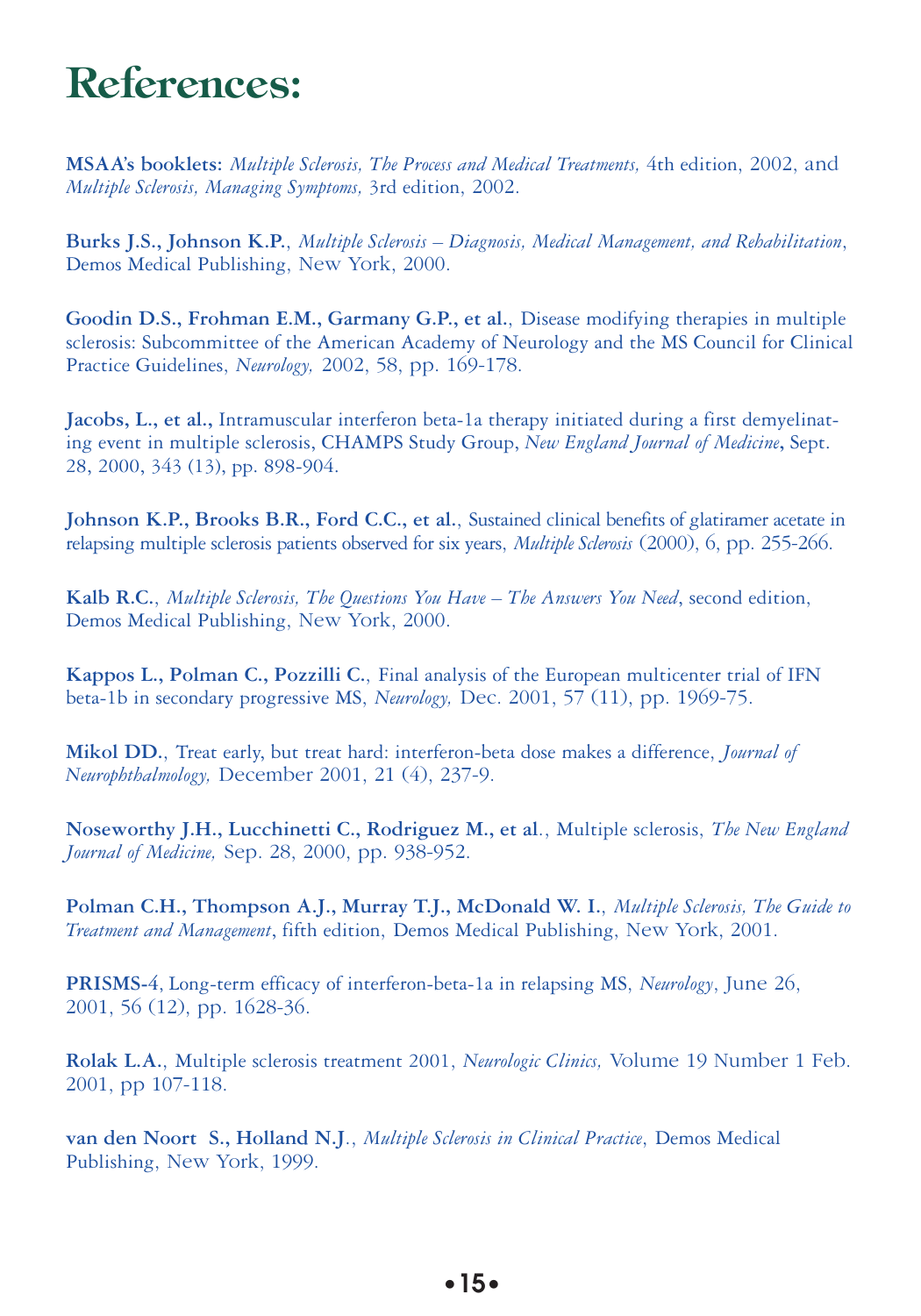*The Multiple Sclerosis Association of America (MSAA) is a national nonprofit organization dedicated to enriching the quality of life for individuals with multiple sclerosis. MSAA provides ongoing support and direct services to individuals with MS and the people close to them. MSAA also serves to promote greater understanding of the needs and challenges of those with MS.*

#### *MSAA provides a variety of programs and services, including:*

- *Toll-free Helpline (800) 532-7667*
- *Support groups*
- *Equipment Distribution Program*
- *Home Modification Program*
- *MRI Diagnostic Fund*
- *MRI Institute (follow-up MRI assistance and advocacy)*
- *Educational literature*
- *Quarterly magazine, The Motivator*
- *Lending Library*
- *Cooling Equipment Distribution Program (to provide relief for heat-sensitive individuals)*
- *Barrier-free Housing Program*
- *Networking Program (linking clients through letters and email)*
- *Informative regional events (helping to promote awareness)*

*If you would like additional information about multiple sclerosis, the Multiple Sclerosis Association of America, or its programs and services, please call (800) 532-7667. You may also visit MSAA's website at www.msaa.com.*

*MSAA programs and services listed above are supported by individual and corporate contributions. If you would like to offer support to MSAA, please call (800) 532-7667, extension 159 or visit MSAA's website at www.msaa.com and select "how to give." Your donations are greatly appreciated.*